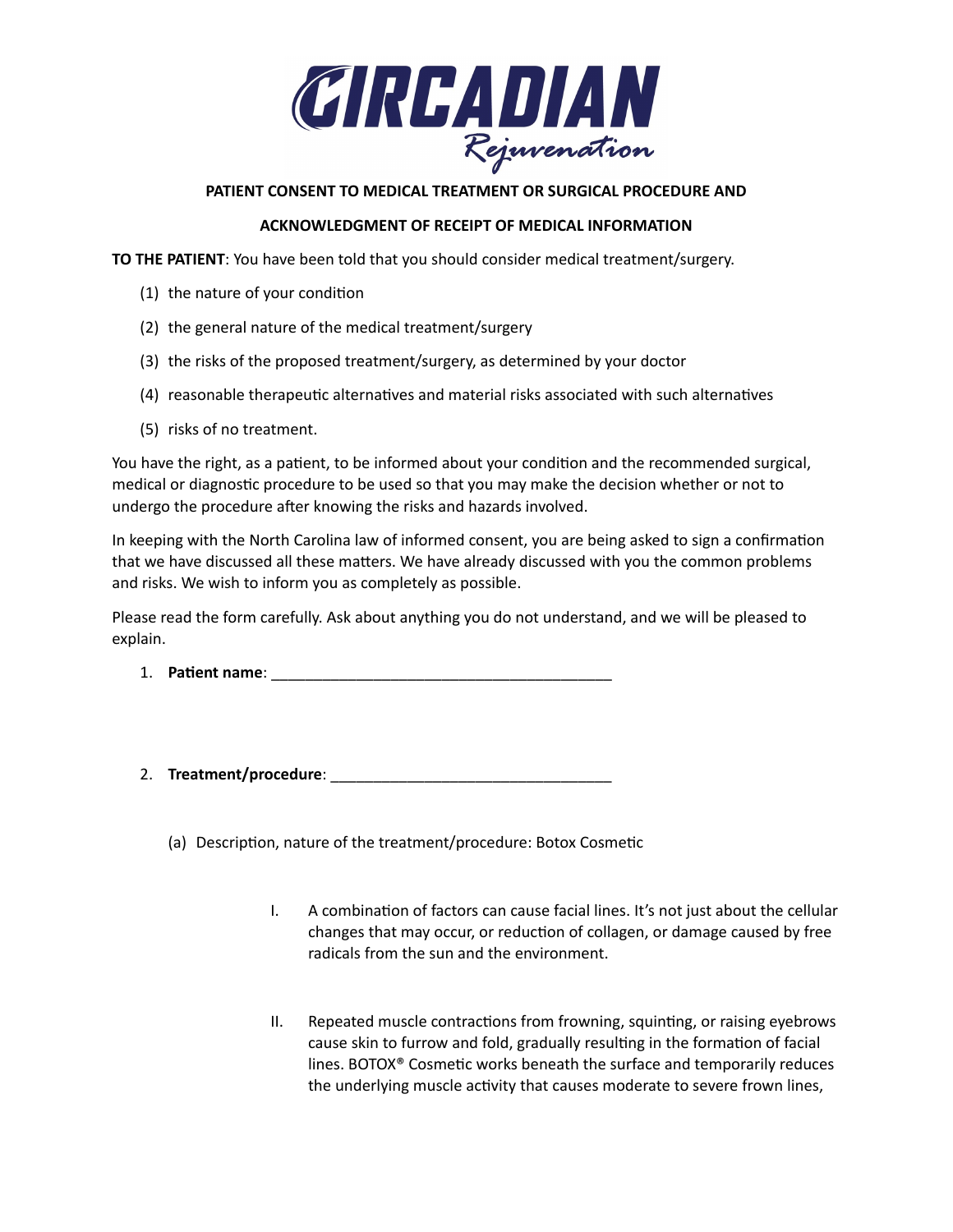

crow's feet and forehead lines in adults – to help them look visibly smoother.

(b) Purpose:

# **ISSUES ADDRESSED WITH BOTOX® Cosmetic**

BOTOX Cosmetic is an acetylcholine release inhibitor and a neuromuscular blocking agent indicated in adult patients for the temporary improvement in the appearance of (1):

• Moderate to severe glabellar lines associated with corrugator and/or

procerus muscle activity

• Moderate to severe lateral canthal lines associated with orbicularis oculi

activity

- Moderate to severe forehead lines associated with frontalis muscle activity
- 3. Patient Condition: Facial procedure

Patient's diagnosis, description of the nature of the condition or ailment for which the medical treatment, surgical procedure or other therapy described in Item 2 is indicated and recommended:

- 4. Material risks of treatment procedures:
- (a) All medical or surgical treatment involves risks. Listed below are those risks associated with this procedure that we believe a reasonable person in your (the patient's) position would likely consider significant when deciding whether to have or forego the proposed therapy. Please ask your physician if you would like additional information regarding the nature or consequences of these risks, their likelihood of occurrence, or other associated risks that you might consider significant but may not be listed below.
	- I. Problem's swallowing, speaking, or breathing, due to weakening of associated muscles, can be severe and result in loss of life. You are at the highest risk if these problems are pre-existing before injection. Swallowing problems may last for several months.
	- II. Spread of toxin effects. The effect of botulinum toxin may affect areas away from the injection site and cause serious symptoms including: loss of strength and all-over muscle weakness, double vision, blurred vision and drooping eyelids, hoarseness or change or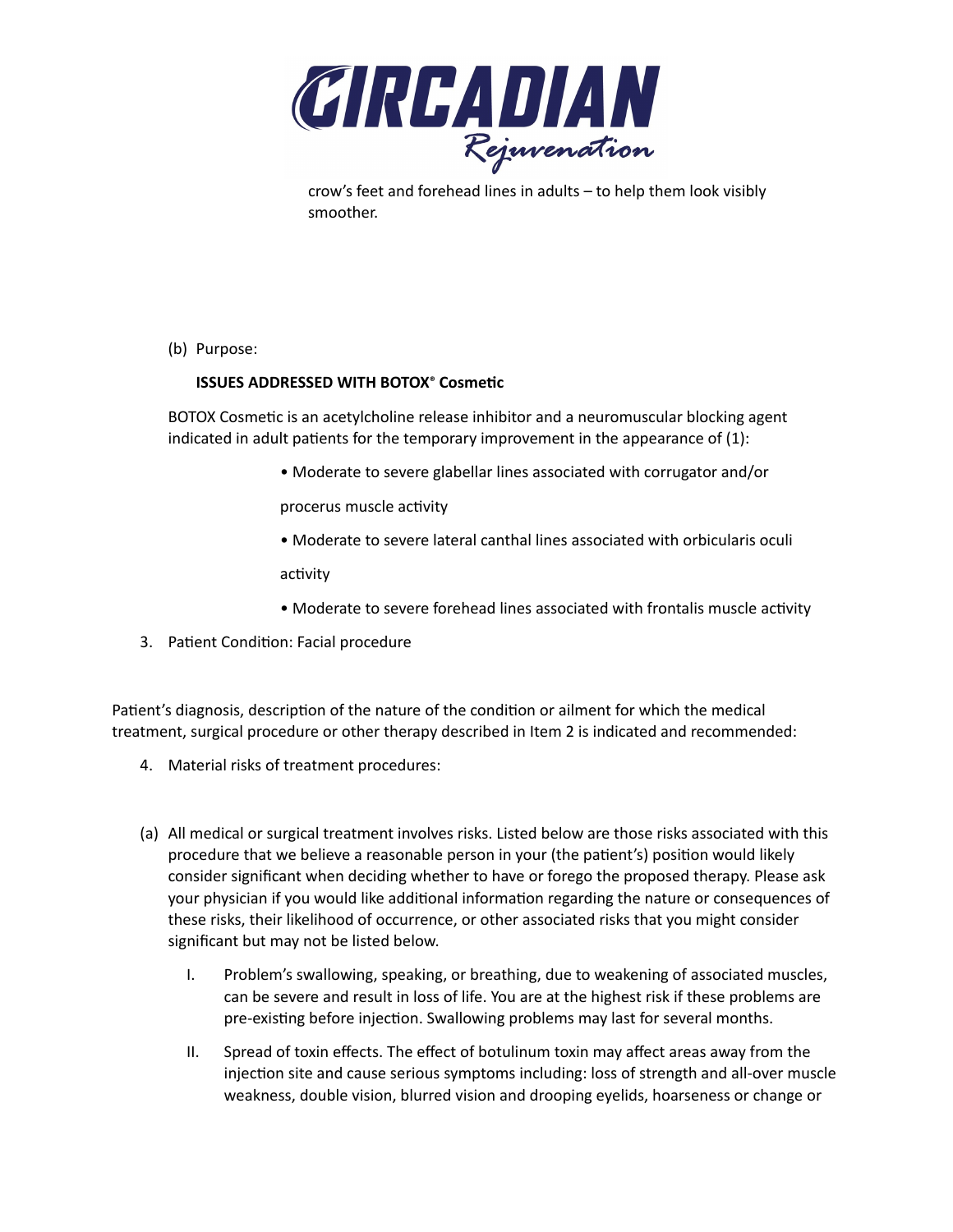

loss of voice, trouble saying words clearly, loss of bladder control, trouble breathing, and trouble swallowing.

- III. BOTOX® Cosmetic dosing units are not the same as, or comparable to, any other botulinum toxin product.
- IV. There has not been a confirmed serious case of spread of toxin effect when BOTOX® Cosmetic has been used at the recommended dose to treat frown lines, crow's feet lines, and/or forehead lines.
- V. BOTOX® Cosmetic may cause loss of strength or general muscle weakness, vision problems, or dizziness within hours to weeks of taking BOTOX® Cosmetic. If this happens, do not drive a car, operate machinery, or do other dangerous activities.
- VI. Serious and/or immediate allergic reactions have been reported. They include: itching, rash, red itchy welts, wheezing, asthma symptoms, or dizziness or feeling faint. Get medical help right away if you are wheezing or have asthma symptoms, or if you become dizzy or faint.
- VII. Do not receive BOTOX® Cosmetic if you: are allergic to any of the ingredients in BOTOX® Cosmetic (see Medication Guide for ingredients); had an allergic reaction to any other botulinum toxin product such as Myobloc® (rimabotulinumtoxinB), Dysport® (abobotulinumtoxinA), or Xeomin® (incobotulinumtoxinA); have a skin infection at the planned injection site.
- VIII. Tell your doctor about all your muscle or nerve conditions, such as ALS or Lou Gehrig's disease, myasthenia gravis, or Lambert-Eaton syndrome, as you may be at increased risk of serious side effects including difficulty swallowing and difficulty breathing from typical doses of BOTOX® Cosmetic.
- IX. Tell your doctor about all your medical conditions, including: plans to have surgery; had surgery on your face; have trouble raising your eyebrows; drooping eyelids; any other abnormal facial change; are pregnant or plan to become pregnant (it is not known if BOTOX® Cosmetic can harm your unborn baby); are breast-feeding or plan to (it is not known if BOTOX® Cosmetic passes into breast milk).
- X. Tell your doctor about all the medicines you take, including prescription and over-thecounter medicines, vitamins, and herbal supplements. Using BOTOX® Cosmetic with certain other medicines may cause serious side effects. Do not start any new medicines until you have told your doctor that you have received BOTOX® Cosmetic in the past.
- XI. Tell your doctor if you have received any other botulinum toxin product in the last 4 months; have received injections of botulinum toxin such as Myobloc®, Dysport®, or Xeomin® in the past (tell your doctor exactly which product you received); have recently received an antibiotic by injection; take muscle relaxants; take an allergy or cold medicine; take a sleep medicine; take aspirin-like products or blood thinners.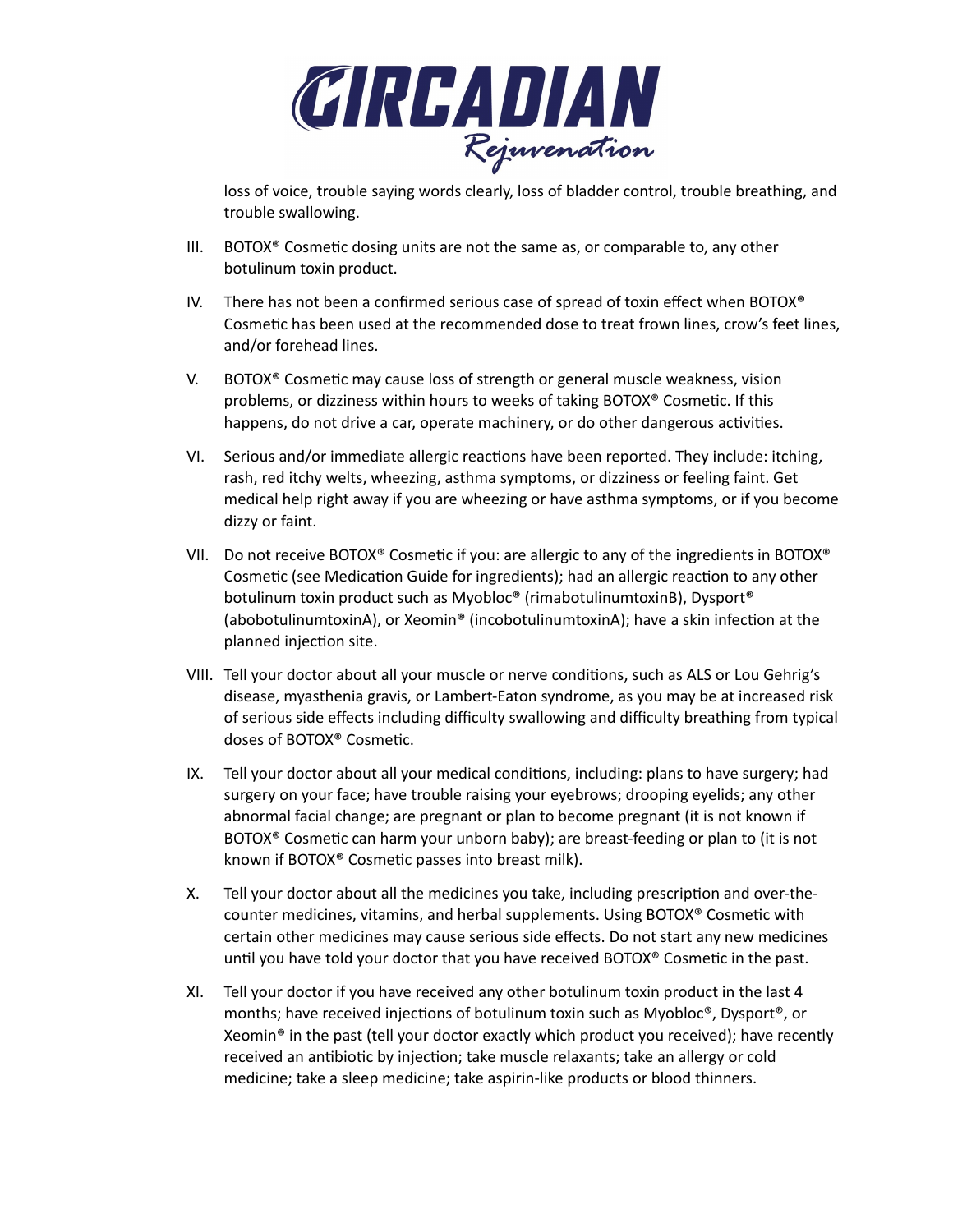

- XII. Other side effects of BOTOX® Cosmetic include: dry mouth; discomfort or pain at the injection site; tiredness; headache; neck pain; and eye problems: double vision, blurred vision, decreased eyesight, drooping eyelids and eyebrows, swelling of your eyelids and dry eyes.
- (b) Risks generally associated with any surgical treatment/procedure, including anesthesia are: death, brain damage, disfiguring scars, quadriplegia (paralysis from neck down), paraplegia (paralysis from waist down), the loss or loss of function of any organ or limb, infection, bleeding, and pain.

# **ACKNOWLEDGMENT AUTHORIZATION AND CONSENT**

(a) No Guarantees: All information given me and, in particular, all estimates made as to the likelihood of occurrence of risks of this or alternate procedures or as to the prospects of success, are made in the best professional judgment of my physician. The possibility and nature of complications cannot always be accurately anticipated and, therefore, there is and can be no guarantee, either express or implied, as to the success or other results of the medical treatment or surgical procedure.

(b) Additional Information: Nothing has been said to me, no information has been given to me, and I have not relied upon any information that is inconsistent with the information set forth in this document.

(c) Particular Concerns: I have had an opportunity to disclose to and discuss with the physician providing such information, those risks or other potential consequences of the medical treatment or surgical procedure that are of particular concern to me.

(d) Questions: I have had an opportunity to ask, and I have asked, any questions I may have about the information in this document and any other questions I have about the proposed treatment or procedure, and all such questions were answered in a satisfactory manner.

(e) Authorized Physician: The physician (or physician group) authorized to administer or perform the medical treatment, surgical procedures or other therapy described in item 2 is: **CIRCADIAN REJUVENATION**

#### **CIRCADIAN REJUVENATION**

(f) Physician Certification: I hereby certify that I have provided and explained the information set forth herein, including any attachment, and answered all questions of the patient, or the patient's representative, concerning the medical treatment or surgical procedure, to the best of my knowledge and ability.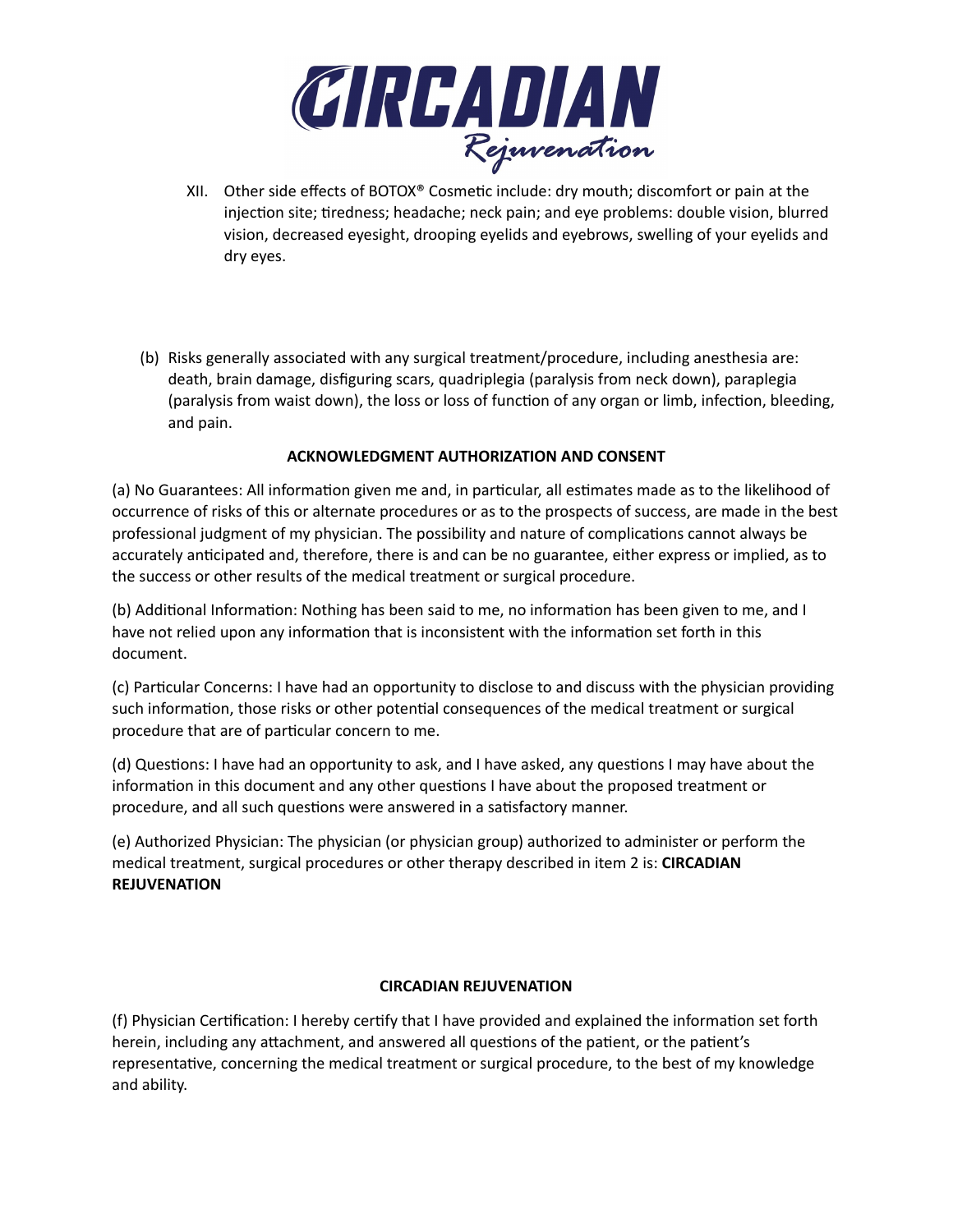

Signature of Physician (physician group): \_\_\_\_\_\_\_\_\_\_\_\_\_\_\_\_\_\_\_\_\_\_\_\_\_\_\_\_ Date/Time: \_\_\_\_\_\_\_\_\_\_\_\_

## **CONSENT**

Consent: I hereby authorize and direct the designated authorized physician/group, together with associates and assistants of his choice, to administer or perform the medical treatment or surgical procedure described in item 2 of this Consent Form, including any additional procedures or services as they may deem necessary or reasonable, including the administration of any general or regional anesthetic agent, x-ray or other radiological services, laboratory services, and the disposal of any tissue removed during a diagnostic or surgical procedure, and I hereby consent thereto.

I have read and understand all information set forth in this document, including any attachment, and all blanks were filled in prior to my signing. This authorization for and consent to medical treatment or surgical procedure is and shall remain valid until revoked.

I acknowledge that I have had the opportunity to ask any questions about the contemplated medical procedure or surgical procedure described in item 2 of this consent form, including risks and alternatives, and acknowledge that my questions have been answered to my satisfaction.

| Witness: |  |  |  |
|----------|--|--|--|
|          |  |  |  |

Witness: \_\_\_\_\_\_\_\_\_\_\_\_\_\_\_\_\_\_\_\_\_\_\_\_\_\_\_\_\_\_\_ Date/Time\_\_\_\_\_\_\_\_\_\_\_\_\_\_\_\_

Patient or Person authorized to consent: \_\_\_\_\_\_\_\_\_\_\_\_\_\_\_\_\_\_\_\_\_\_\_ Date/Time\_\_\_\_\_\_\_\_\_\_\_\_\_\_\_\_

If consent is signed by someone other than the patient, state the reason and relationship:

**\_\_\_\_\_\_\_\_\_\_\_\_\_\_\_\_\_\_\_\_\_\_\_\_\_\_\_\_\_\_\_\_\_\_\_\_\_\_\_\_\_\_\_\_\_\_\_\_\_\_\_\_\_\_\_\_\_\_\_\_\_\_\_\_\_\_\_\_\_\_\_\_\_\_\_\_\_\_\_\_\_\_\_\_\_**